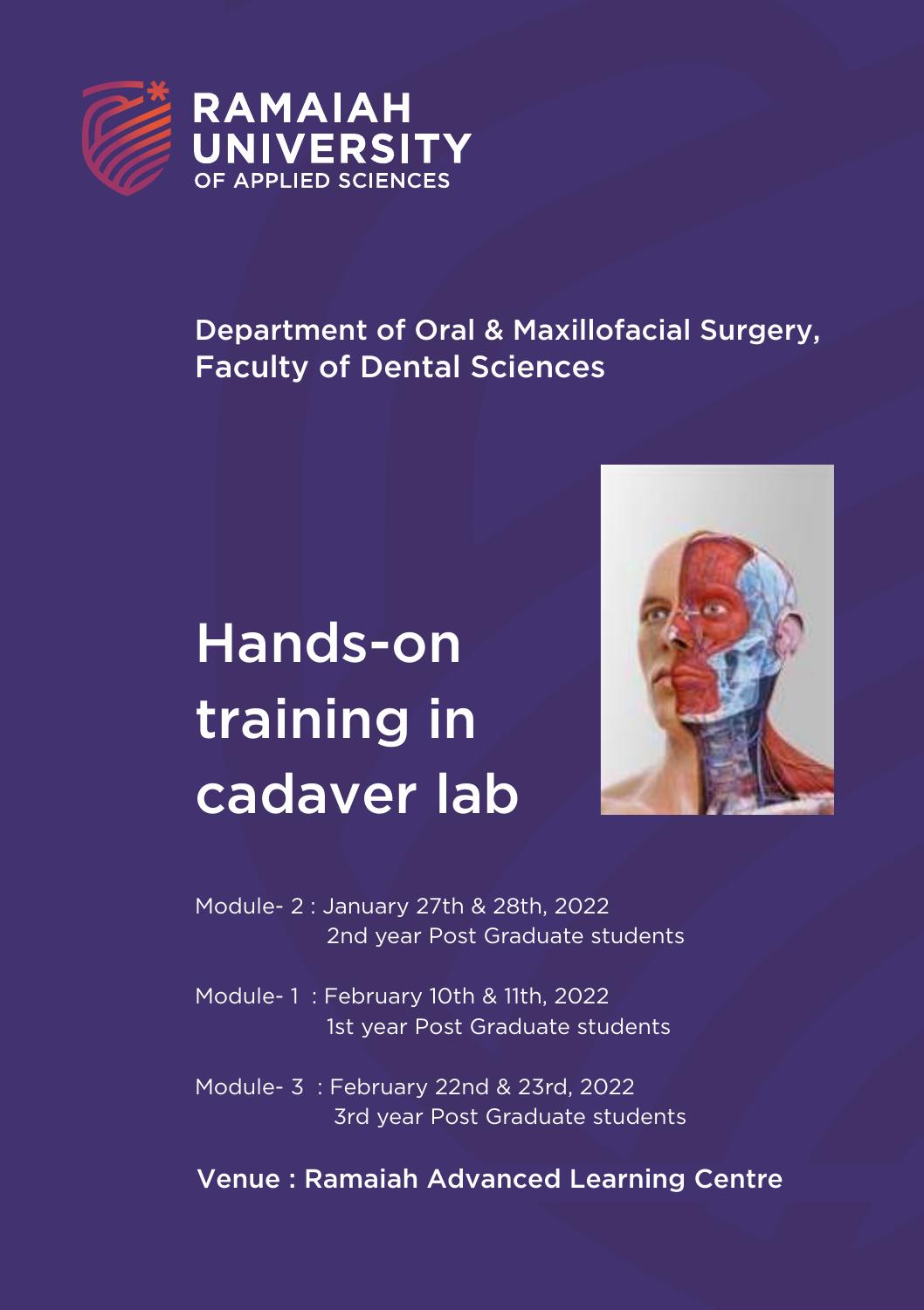#### Scope:

Post graduate trainees and fresh graduates in Maxillofacial Surgery get hands-on experience on embalmed and fresh frozen cadavers under the supervision of senior faculty members

#### Objectives:

#### To train the participant in terms of:

- **•** Basic anatomy of the head & neck region
- $\cdot$  Identification of vital structures in the head & neck
- Development of surgical skills- Incision, dissection, ligation, osteotomy, suturing, etc.
- Various approaches to the facial skeleton
- Harvesting techniques of various flaps for facial reconstruction

#### Participant profile:

- Post graduate trainees in Oral & Maxillofacial surgery
- Fresh graduates who have completed their masters in Oral & Maxillofacial surgery interested in getting hands on experience on cadavers

#### COURSE CONTENT

#### Basic module-1 :

#### Identification of structures

- Facial artery & Facial vein
- Facial nerve & Salivary glands
- Muscles of the Face

Fee : Rs 10,000/- Course - Feb 10-11 th, 2022

#### Surgical module-2

#### Approaches to facial skeleton and Osteotomies

- TMJ/ Condyle
- Fronto-Nasal, Supra orbital rim
- Lateral, infraorbital region
- Mandible-symphysis, body, angle, ramus
- Midface
- Rhinoplasty
- Osteotomies- lefort-1, Ramus osteotomies, Genioplasty

Fee Rs. 20,000/- Course – Jan 27-28 th, 2022

#### Surgical module-3

### Neck dissection and Reconstruction

- Neck dissection
- Local flaps
- Regional flaps
- Distant flaps
- Free flaps

Fee Rs. 20,000/- Course - Feb 22-23rd, 2022

| Lectures & Video:<br>demonstrations | will be given at the beginning of each session followed by<br>hands-on training.                                |
|-------------------------------------|-----------------------------------------------------------------------------------------------------------------|
| Assessment                          | Participants will be assessed at the end of each session by group<br>discussions and Multiple Choice Questions. |
| Certificate                         | Certificate of participation and completion will be issued at the<br>end of each module.                        |
| Faculty                             | Senior Professors and Consultants in Oral & Maxillofacial Surgery.                                              |